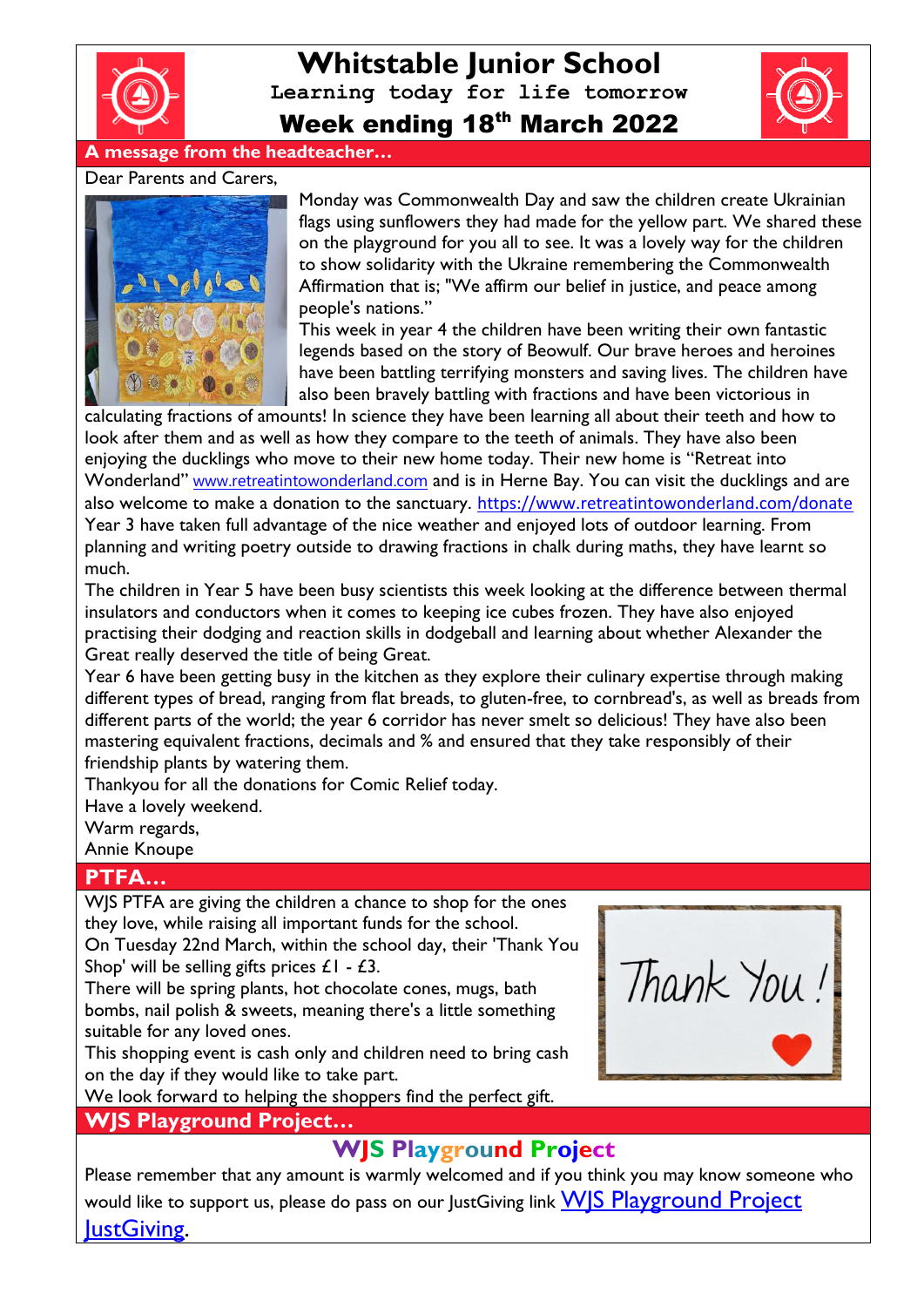## **Headteacher Award…**

## **Headteacher Award- Sunny in 3O**



This child lives up to their name; they are a ray of sunshine. They are not only always working their hardest, producing the most incredible work and challenging themselves but they do so with this incredible sense of kindness that inspires all those around them. We could not be prouder.

Well done Sunny.

#### **Times Tables Rock Stars…**

## **We have launched a new drive to get children logging on to TTRockstars!**

Every week we celebrate the children's achievements. Take a look at the Hall of Fame below. But we want MORE children logging on and having fun practising those all-important tables which make all the difference in their maths lessons. We will have a display up in school and also children who can complete a tables quest in under 1 minute will earn themselves a Rock Hero Badge.

Finally, anyone who has been on TT Rockstars for 15/20 minutes every week for the rest of the term will get an extra playtime for all their hard work.



## **WJS House Certificate Winners …**

These children were selected by the Pupil Leadership Team as this week's House Point Certificate Winners for demonstrating our curriculum drivers in their learning. Welldone everyone